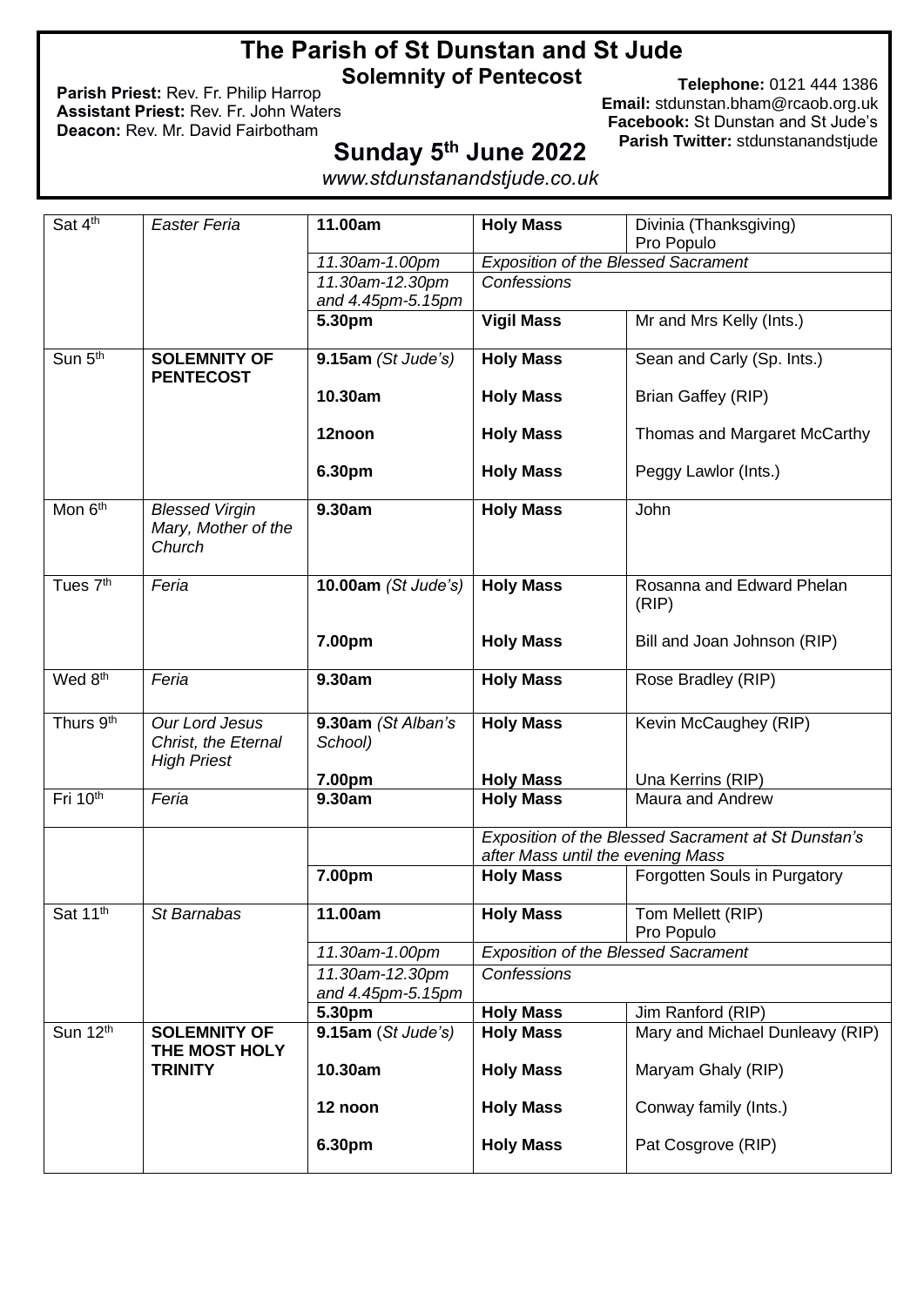

**Welcome to Mass! Today marks the last day of the Easter season. At all Masses this weekend, we will pray for Elizabeth, our Queen, on her Platinum Jubilee.** We pray that she may continue to know the steadfast love of God and serve her people faithfully. In celebration, we are having a Jubilee party today after the 12 noon Mass. The bishops have issued the following prayer to be used at the end of Mass today.

*O Lord, save Elizabeth our Queen.* **And hear us when we call upon you.** *O Lord, hear my prayer* **And let my cry come before you.** *The Lord be with you* **And with your spirit.**

*Almighty God, we pray that your servant Elizabeth, our Queen, who, by your providence has received the governance of this realm, may continue to grow in every virtue, that, imbued with your heavenly grace, she may be preserved from all that is harmful and evil and, being blessed with your favour, may come at last into your presence, through Christ who is the way, the truth and the life and who lives and reigns with you in the unity of the Holy Spirit, God for ever and ever.*

**This week there are two** commemorations in the calendar of the Church. The first, on Monday, is the Blessed Virgin Mary, Mother of the Church. The title of 'Mother of the Church' was bestowed on Our Lady by Blessed Pope Paul VI during the Second Vatican Council. Then on Thursday, there is the Feast of Our Lord Jesus Christ, Eternal High Priest. The feast reminds us that Christ, as Mediator between God and human beings, sacrificed himself once on the altar of the Cross as a saving Victim for the whole world. It will also serve as a reminder for us to pray for our priests; to pray for those priests who have now gone to their eternal rest; but also, and perhaps most importantly, to pray for more vocations to the Sacred Priesthood.

**The Sunday Mass Obligation returns today.** For most the observance of Sunday Mass has been a part of the pattern of your lives for quite some time. During the dark days of the pandemic the obligation for Catholics to hear Mass on Sunday was suspended. Ass the situation has eased, the bishops have decided that this is a good moment to encourage everyone who is able to come back to Mass. Live streaming will continue in a. number of places for those who are sick or especially vulnerable

(or those caring for the seriously ill) for whom, as before, there is no Sunday obligation. But for the able-bodied, livestream Mass will not fulfil the Catholic obligation to gather at the Altar on Sunday, the day of the Lord's resurrection. If you can spread the word around, as it might give a necessary nudge to a number of people who have been absent from Mass for some time and encourage a return to the full practice of the faith. You will be able to read the bishop's document on the website.

**Sunday Singing Group** meet approximately half an hour before both Sunday morning Masses at St Dunstan's to practise the hymns for the day. It would be wonderful to have some extra faces (and voices) to join us at either Mass.

**Please remember in your prayers Kerry Jones** who will be baptized, confirmed and receive her first Holy Communion at St Jude's next Sunday. Kerry, and some other adults, have been preparing for some time to receive the sacraments of initiation by instruction and committed attendance at Sunday Mass. In September there will be another *Sycamore Course* for adults who want to find out a bit more about the Catholic faith.

**Help for Ukrainian Refugees:** Father Hudson's Care is working with the Archdiocese of Birmingham and Ukrainian communities to provide support for people forced to leave Ukraine because of the war. If you wish to offer accommodation please contact Father Hudson's on 01675 434000.

#### **St Dunstan's church opening.**

8.30am – 12.30pm Monday to Thursday. 8.30am-7.30pm on Friday for exposition of the Blessed Sacrament.

**WINDOW:** the summer issue is now being assembled. Item deadline 19<sup>th</sup> June. We are looking for items about the Jubilee celebrations, what Kings Heath was like in 1952, and how people are helping Ukrainian families as well as other articles, jokes and pictures. Send to [robertwilcher@btinternet.com](mailto:robertwilcher@btinternet.com) or 179 Alcester Road South, B14 6DD, or drop into the presbytery marked WINDOW.

**We pray for those who have died recently:** Charlotte (Shirley) Gorman, Kitty Goldberg, Thomas Moreland, William Edward Behan, Margaret Patricia Taylor (Requiem Mass 13th June, 11am), Mary McGuiness, Jean Mullins, and Kevin McCaughey.

**Next Baptism Preparation Meeting this Tuesday 7<sup>th</sup>** June at 7.45pm in St Dunstan's Church. If you wish to attend please contact the Parish office and leave your name and phone number.

**Prayer Group** in the Conference Room Sundays at 7.30pm. All welcome.

**Lectio Divina** in the Conference Room after Monday Mass to reflect on the following Sunday's Gospel.

**Little Lambs:** A chance for a coffee and chat with other parents, grandparents and carers whilst the children play in a COVID safe environment. Come and join us in the Conference Room from 10.15am to 12.15pm this Friday.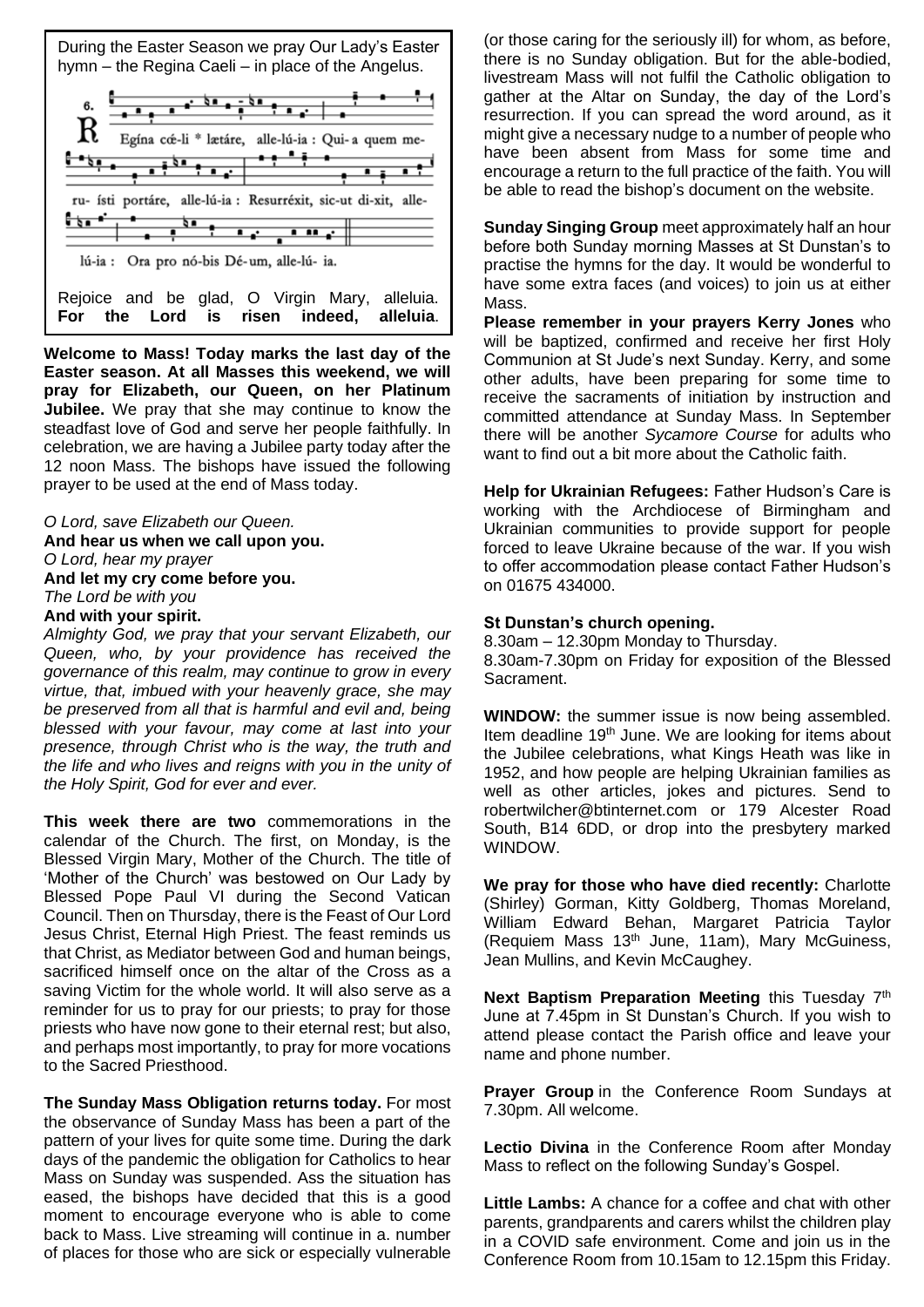**Youth Club.** Are you 13yrs old or above? Come and join us in the Conference Room on Friday from 6pm to 7.30pm, and meet other young people sharing faith, fun and games. Everybody is welcome.

**Missio/ Mill Hill.** The latest Mission Today magazine is available at the back of St Dunstan's together with a prayer card celebrating Pauline Jaricot's Beatification (one of Missio's founders) on 22nd May 2022. Last year's total from the parish was £3,399 through the red boxes, including individuals giving directly. Thank you for your continued support for the missions.

**Cheese and Wine Evening hosted by the Knights of St Columba** on the 24<sup>th</sup> June at 7.30pm in the Conference Room. Tickets are £5. If you would like to go, please contact Sean O'Keeffe on 01384 596 430 or seanpokeeffe2@gmail.com.

#### **EASTER GARDEN RETURN OF PLANT LOANS**

A special thank you to all those who let us use their plants and orchids for the Easter Garden. The garden will be dismantled on Tuesday and plants, orchids etc will be left in the entrance corridor by Friday 10th for your collection. Thank you again for your kindness and support.

#### **MASS TODAY \_\_\_\_\_\_\_\_\_\_\_\_\_\_\_\_\_\_\_\_\_\_\_\_\_\_\_\_\_\_\_\_\_\_\_\_\_\_\_\_\_\_\_\_**

#### **MUSIC AT SOLEMN MASS**

Hymns: 296. 607. 303. 311

Organ voluntary: Vierne: Carillon de Westminster, Op54  $N.\overline{6}$ 

**\_\_\_\_\_\_\_\_\_\_\_\_\_\_\_\_\_\_\_\_\_\_\_\_\_\_\_\_\_\_\_\_\_\_\_\_\_\_\_\_\_**

#### **COLLECT**

O God, who by the mystery of today's great feast sanctify your whole Church in every people and nation, pour out, we pray, the gifts of the Holy Spirit across the face of the earth and, with the divine grace that was at work when the Gospel was first proclaimed, fill now once more the hearts of believers.

| <b>COLLECTIONS:</b>                    |                                               |                    |  |  |  |  |  |  |
|----------------------------------------|-----------------------------------------------|--------------------|--|--|--|--|--|--|
| <b>Gift Aid</b><br><b>Non-Gift Aid</b> | St Dunstan's St Jude's<br>£ 673.10<br>£706.26 | £ 53.00<br>£127.42 |  |  |  |  |  |  |
| <b>Catholic Comms.</b>                 | £ 205.99                                      | £111.10            |  |  |  |  |  |  |

#### **GLORIA**

|                                                             |                             |  |                           |                          | XVI. S. |
|-------------------------------------------------------------|-----------------------------|--|---------------------------|--------------------------|---------|
| 5.                                                          |                             |  |                           |                          |         |
|                                                             |                             |  |                           | <u> 7 A</u>              |         |
|                                                             |                             |  |                           |                          |         |
|                                                             | Ló-ri- a in excélsis De- o. |  |                           | Et in terra pax homí-ni- |         |
|                                                             |                             |  |                           |                          |         |
|                                                             |                             |  |                           |                          |         |
|                                                             |                             |  |                           |                          |         |
| bus bonæ vo-luntá-tis. Laudá-mus te. Bene-dí-cimus te.      |                             |  |                           |                          |         |
|                                                             |                             |  |                           |                          |         |
|                                                             |                             |  |                           |                          |         |
| ▜ <sub>❤</sub> ▁▐▁                                          |                             |  |                           |                          |         |
|                                                             |                             |  |                           |                          |         |
| Ado-rá-mus te. Glo-ri-fi-cámus te. Grá-ti- as á-gimus ti-   |                             |  |                           |                          |         |
|                                                             |                             |  |                           |                          |         |
|                                                             |                             |  |                           |                          |         |
|                                                             | π                           |  | $\mathbf{R}^{\mathbf{r}}$ |                          |         |
|                                                             |                             |  |                           |                          |         |
| bi propter magnam gló-ri- am tu- am. Dómi-ne De-us, Rex     |                             |  |                           |                          |         |
|                                                             |                             |  |                           |                          |         |
|                                                             |                             |  |                           |                          |         |
|                                                             |                             |  |                           |                          |         |
| cæ-léstis, De-us Pa-ter omní-pot-ens. Dómi-ne Fi-li         |                             |  |                           |                          | uni-    |
|                                                             |                             |  |                           |                          |         |
|                                                             |                             |  |                           |                          |         |
|                                                             |                             |  |                           |                          |         |
|                                                             |                             |  |                           |                          |         |
| gé-ni-te Je-su Christe. Dómi-ne De-us, Agnus De-i,          |                             |  |                           |                          |         |
|                                                             |                             |  |                           |                          |         |
|                                                             |                             |  |                           |                          |         |
|                                                             | $\lambda$ in $\lambda$      |  |                           |                          |         |
|                                                             |                             |  |                           |                          |         |
| Fí-li-us Pa-tris. Qui tol-lis peccá-ta mun-di, mi-se-ré- re |                             |  |                           |                          |         |
|                                                             |                             |  |                           |                          |         |
|                                                             |                             |  |                           |                          |         |
|                                                             |                             |  |                           |                          |         |
| no-bis. Qui tol-lis peccá-ta mundi, súsci-pe depre-ca-ti-ó- |                             |  |                           |                          |         |
|                                                             |                             |  |                           |                          |         |
|                                                             |                             |  |                           |                          |         |
|                                                             |                             |  |                           | <b>A</b>                 |         |
|                                                             |                             |  |                           |                          |         |
| nem no-stram. Qui sedes ad déxte-ram Patris, mi-se-ré-re    |                             |  |                           |                          |         |
|                                                             |                             |  |                           |                          |         |
|                                                             |                             |  |                           |                          |         |
|                                                             |                             |  |                           |                          |         |
|                                                             |                             |  |                           |                          |         |
| no-bis. Quóni- am tu so-lus sanctus. Tu so-lus Dómi-nus.    |                             |  |                           |                          |         |
|                                                             |                             |  |                           |                          |         |
|                                                             |                             |  |                           |                          |         |
|                                                             |                             |  |                           |                          |         |
|                                                             |                             |  |                           |                          |         |
|                                                             |                             |  |                           |                          |         |
|                                                             |                             |  |                           |                          |         |
|                                                             |                             |  |                           |                          |         |
|                                                             |                             |  |                           |                          |         |
| Tu so-lus Al-tíssimus, Je-su Christe. Cum Sancto Spí-ri-tu, |                             |  |                           |                          |         |

#### **A reading from the Acts of the Apostles** *Acts (2:1-11)*

When Pentecost day came round, they had all met in one room, when suddenly they heard what sounded like a powerful wind from heaven, the noise of which filled the entire house in which they were sitting; and something appeared to them that seemed like tongues of fire; these separated and came to rest on the head of each of them. They were all filled with the Holy Spirit, and began to speak foreign languages as the Spirit gave them the gift of speech.

Now there were devout men living in Jerusalem from every nation under heaven, and at this sound they all assembled, each one bewildered to hear these men speaking his own language. They were amazed and astonished. 'Surely' they said 'all these men speaking are Galileans? How does it happen that each of us hears them in his own native language? Parthians, Medes and Elamites; people from Mesopotamia, Judaea and Cappadocia, Pontus and Asia, Phrygia and Pamphylia, Egypt and the parts of Libya round Cyrene; as well as visitors from Rome – Jews and proselytes alike – Cretans and Arabs; we hear them preaching in our own language about the marvels of God.'

## **RESPONSORIAL PSALM** *Psalm 103*

#### *R:* **Send forth your Spirit, O Lord, and renew the face of the earth.**